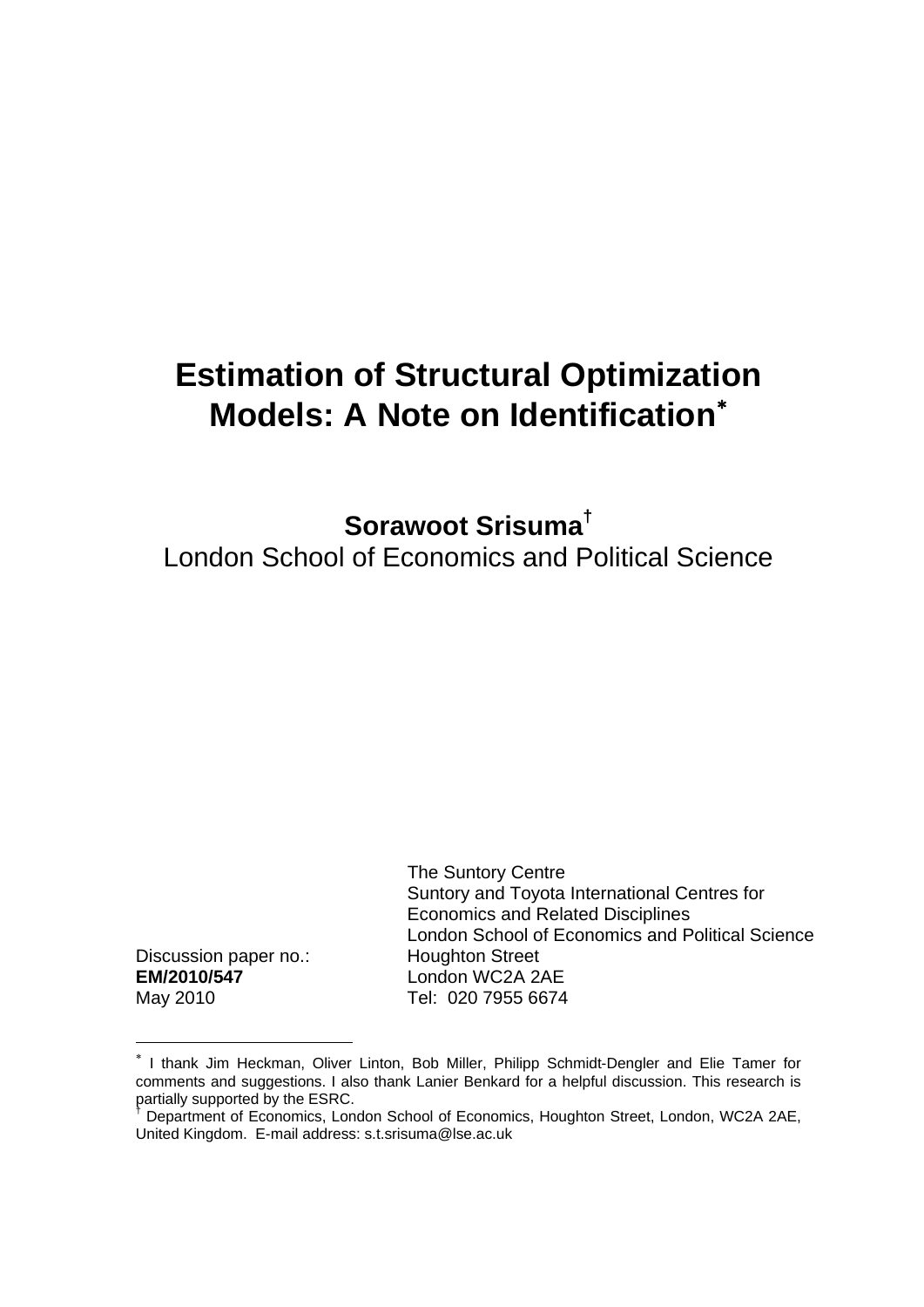## **Abstract**

Bajari, Benkard and Levin (2007) propose an estimation methodology for a broad class of dynamic optimization problems. To carry out their procedure, one needs to select a set of alternative policy functions and compare the implied expected payoffs with that from the data. We show that this can generally lead to objective functions that are not capable of consistently estimating an identified model.

Keywords: Consistency, Identification, Optimization Models.

<sup>©</sup> **The author. All rights reserved. Short sections of text, not to exceed two paragraphs, may be quoted without explicit permission provided that full credit, including © notice, is given to the source.**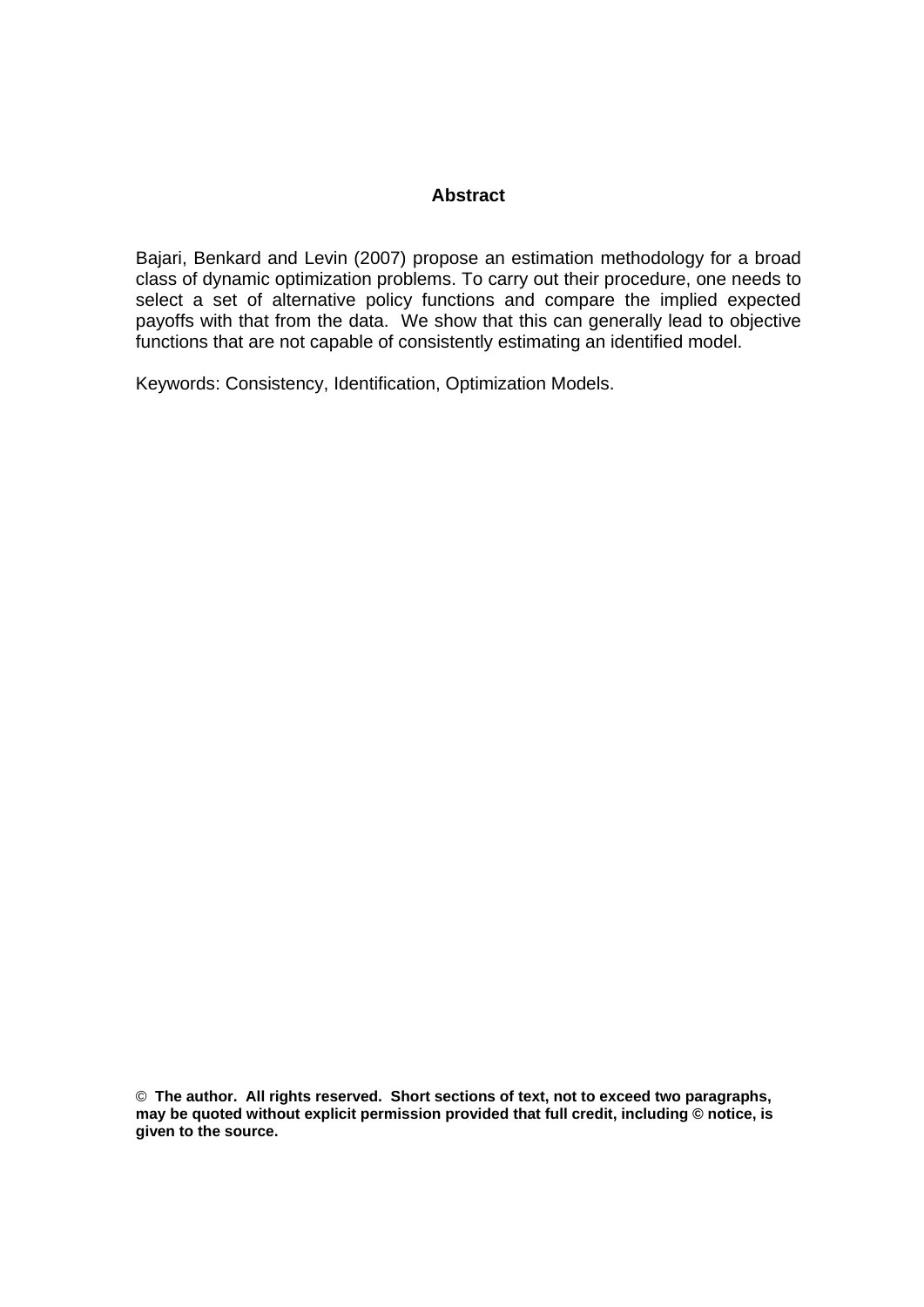Bajari, Benkard and Levin (2007), henceforth BBL, propose a methodology to estimate a broad class of structural dynamic models. The motivation behind the construction of their estimator is conceptually appealing as it relies directly on necessary conditions of an economic equilibrium. They also propose a set estimator to estimate partially identified models.

The idea behind BBLís estimator relies on the notion of an economic equilibrium so that the optimal policy will lead to higher values in expectation than those based on alternative policies. In practice, only a strict subclass of alternative policies can be considered. This may lead to the loss of identification since we do not make use of all the relevant constraints implied by the equilibrium behavior.<sup>1</sup>

We use a simple optimization example, which belongs to the class of models considered in BBL, to show that the moment inequality approach of BBL can lead to criterion functions that are not capable of consistently estimate an identified model. In what follows we use the same notation in BBL wherever possible.

**Example:** Leaving out the observable state variables, we specify the payoff function to be

$$
\pi(a,\nu;\theta) = -a^2 + 2\theta a\nu,
$$

where a and  $\nu$  take values from the support of the control and state variables, A and  $\mathcal{V}$ , respectively.<sup>2</sup> We assume the researcher observes a sequence of  $\{a_t\}_{t=1}^T$ , which is the maximizer of the payoff function above when  $\theta = \theta_0$ , whilst  $\{\nu_t\}_{t=1}^T$  are not observed. We are interested in estimating  $\theta_0$ . Let G be any known distribution for  $\nu_t$  with zero mean. It is easy to see that the optimal policy function  $\sigma(\cdot; \theta)$  satisfies

$$
\sigma(\nu;\theta) = \theta\nu \text{ for all } \theta \in \Theta, \nu \in \mathcal{V}.
$$

Let  $\Theta$  be any subset of  $\mathbb{R}^+$ , this ensures that the policy function will be increasing in the state variable, satisfying the *monotone choice* assumption which is essential to BBL's simulation method. Notice that if  $\theta \neq \theta'$  then  $\sigma(\nu_t;\theta) \neq \sigma(\nu_t;\theta')$  a.s., therefore this parametric model is identified since any  $\theta \in \Theta$  implies a unique corresponding policy function  $\sigma(\cdot;\theta)$ . Then given the data, along with some standard regularity conditions, one can construct a consistent estimator for  $\theta_0$  by maximum likelihood or other minimum distance methods.

**BBL Methodology:** Let  $x \in \mathcal{X}$  denote a particular inequality, see BBL (p. 1347). In a single agent problem without other state variables, x simply corresponds to an alternative policy  $\sigma' \in \Sigma$ ,

<sup>&</sup>lt;sup>1</sup>Since BBL assumes the model is defined through a set of conditional moment restrictions, identification here means that there is a unique parameter value in the parameter space that satisfies all the moment restrictions; hence the loss of identification here refers to the situation when an implied submodel loses this uniqueness property.

<sup>&</sup>lt;sup>2</sup>Including the observable state variables,  $s_t$ , will not change our general conclusion even if we allow  $s_t$  and  $\nu_t$  to be correlated.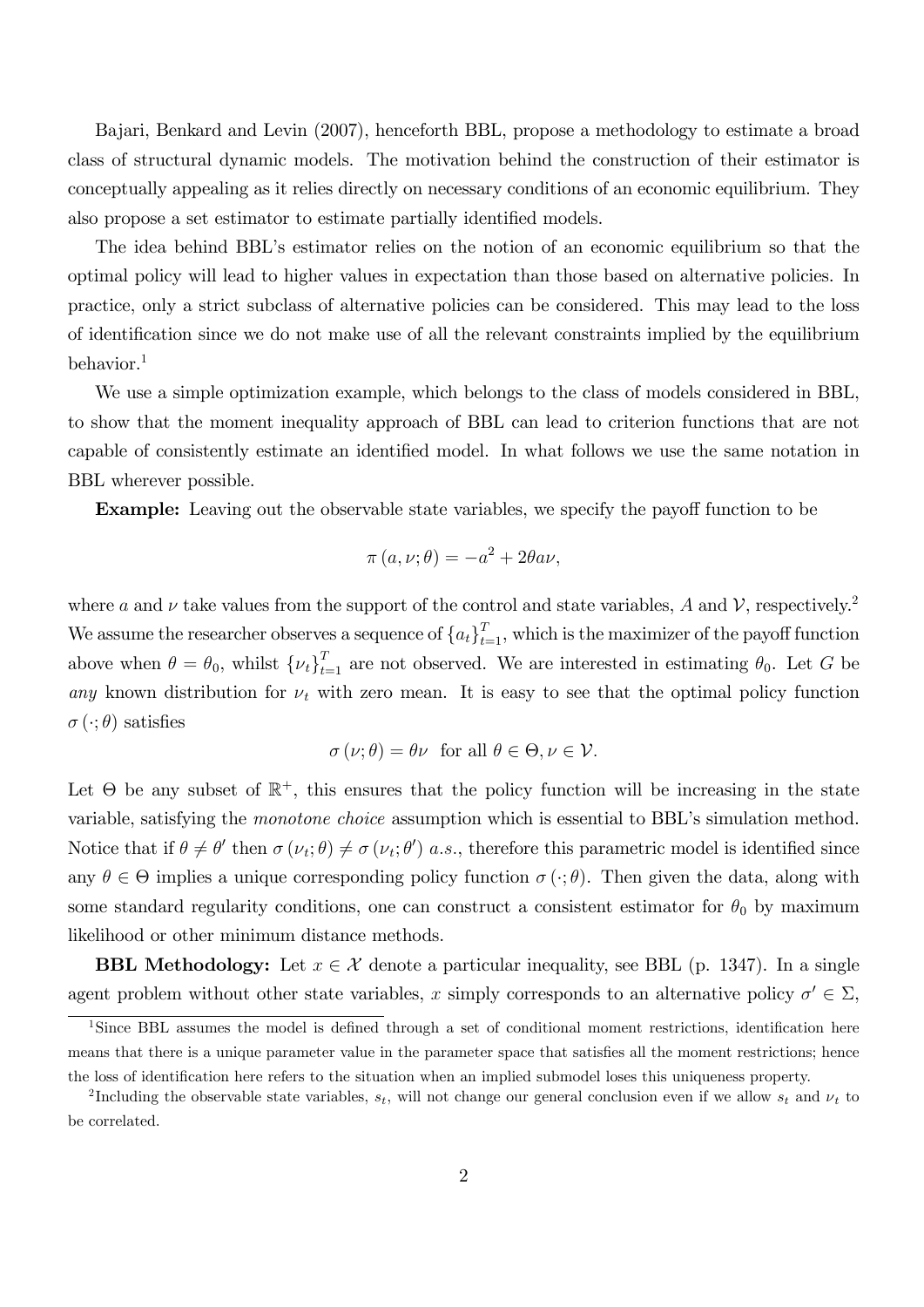where  $\Sigma$  is a set of functions mapping  $V$  to A. For any  $\theta \in \Theta$ , the difference in the implied expected payoffs from using the true policy relative to an alternative policy  $\sigma'$  is defined by

$$
g(x; \theta) = \mathbb{E}_{\nu} \left[ \pi \left( \sigma \left( \nu_t; \theta_0 \right), \nu_t, \theta \right) \right] - \mathbb{E}_{\nu} \left[ \pi \left( \sigma' \left( \nu_t \right), \nu_t, \theta \right) \right].
$$

The set of optimality conditions from the equilibrium, represented by inequalities, leads to the following type of criterion functions

$$
Q(\theta) = \int_{\mathcal{X}} \left( \min \left\{ g(x; \theta), 0 \right\} \right)^2 dH(x),
$$

where H is some distribution on X. By definition of an optimal policy,  $Q(\theta_0)$  must be zero since

$$
\pi\left(\sigma\left(\nu_t;\theta_0\right),\nu_t,\theta_0\right)-\pi\left(\sigma'\left(\nu_t\right),\nu_t,\theta_0\right)\geq 0 \quad a.s.,
$$

for any function  $\sigma' \in \Sigma$ , and this must also hold in expectation, i.e.  $g(x; \theta_0) \geq 0$  for all  $x \in \mathcal{X}^3$ BBL's minimum distance estimator is defined to minimize the sample analogue of  $Q(\theta)$ . However, it is generally infeasible to construct the empirical counterpart of  $Q(\theta)$  to incoperate all the inequality constraints implied by the equilibrium behavior. Since this set is uncountably large, ad hoc exclusions of alternative policies are required for implementation. In what follows, we explicitly use the subscript  $\mathcal E$  on  $(\mathcal X, H)$  to denote the subset of all alternative policies and its corresponding underlying measure.

Additive Perturbation (I): Additive perturbation is first suggested in BBL, and it is the most widely used method to construct alternative policies in practice.<sup>4</sup> In fact, we present two versions of such sets of inequalities. Intuitively, one simply perturbs the true policy by an additive random shock and compare the implied expected payoffs with that from the true. More formally, for some user-chosen distribution  $\Delta$ , typically  $N(0, 1)$ , define

$$
\mathcal{X}_{\mathcal{E}_1} = \left\{ \sigma' \left( \cdot \right) : \sigma' \left( \cdot \right) = \sigma \left( \cdot ; \theta_0 \right) + \epsilon \text{ for } \epsilon \in \text{Support} \left( \Delta \right) \subset \mathbb{R} \right\}.
$$

The measure  $H_{\mathcal{E}_1}$  denotes the measure that generates the random variable  $\epsilon$  from  $\Delta$ , *independent of*  $\nu_t$ , for convenience we denote this by  $F_{\Delta}$ . Therefore we can construct a criterion function indexed by  $(\mathcal{X}_{\mathcal{E}_1}, H_{\mathcal{E}_1})$ 

$$
Q_{\mathcal{E}_1}(\theta) = \int_{\mathcal{X}_{\mathcal{E}_1}} (\min \{g(x; \theta), 0\})^2 dH_{\mathcal{E}_1}(x),
$$

<sup>&</sup>lt;sup>3</sup>If the parametric model is identified, it is easy to provide primitive conditions on  $\pi(a_t, \nu_t, \theta)$  and  $G(d\nu_t)$  to ensure the implied conditional moment inequality restriction is uniquely satisfy only at  $\theta = \theta_0$ . As satisfied by our example, it will be sufficient if (i)  $\pi(a, \nu, \theta)$  is concave on a convex set A and has a unique maximizer in the interior of A for all  $(\nu, \theta)$ ; (ii)  $\pi(a, \nu; \theta)$  is once continuously differentiable on A for all  $(\nu, \theta)$ ; (iii) The distribution of  $\nu_t$  has finite first moment.

<sup>&</sup>lt;sup>4</sup>The dynamic version of this class of alternatives is informally described in BBL (p. 1348). It is easy to find papers which randomly perturbed their policies in this way, for example see the Monte Carlo experiments in BBL, and the empirical studies in Norton (2009), Ryan (2009), Santos (2009).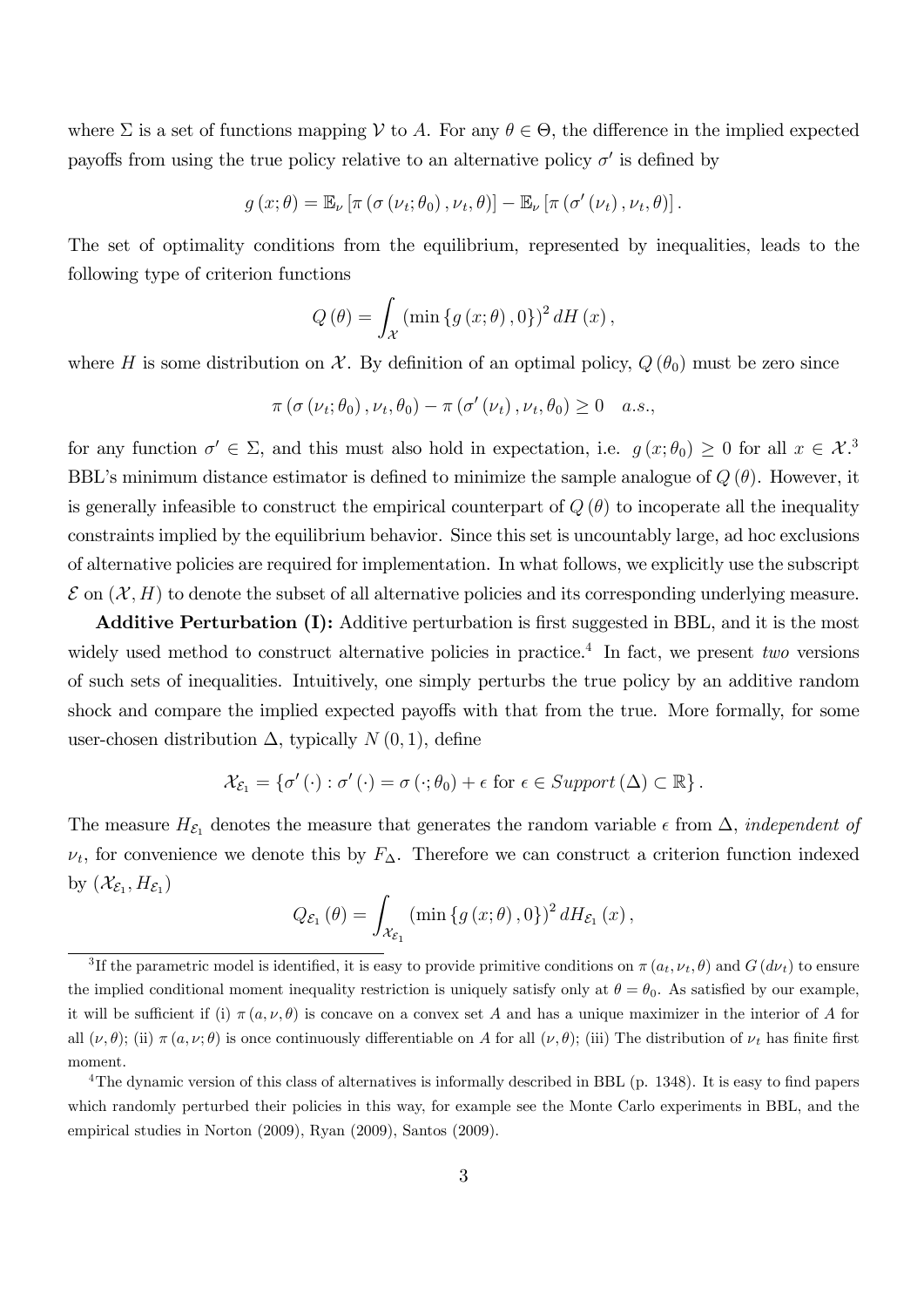The empirical analogue of  $Q_{\mathcal{E}_1}(\theta)$  can be constructed in practice by simulation, as outlined in BBL, by taking random samples drawn from  $H_{\mathcal{E}_1}$ . Then one can construct an estimator based on minimizing  $Q_{\mathcal{E}_1}(\theta)$ . In our example, it is easy to check that the difference between payoffs obtained from the true and an alternative policy in  $\mathcal{X}_{\mathcal{E}_1}$  is

$$
\pi\left(\sigma\left(\nu_t;\theta_0\right),\nu_t,\theta\right)-\pi\left(\sigma\left(\nu_t;\theta_0\right)+\epsilon,\nu_t,\theta\right)=\epsilon^2+2\epsilon\nu_t\left(\theta_0-\theta\right). \tag{1}
$$

To obtain  $g(x; \theta)$  we integrate out  $\nu_t$ . Since  $\nu_t$  has zero mean, we have

$$
Q_{\mathcal{E}_1}(\theta) = \int (\min \left\{ \epsilon^2, 0 \right\} \right)^2 dF_{\Delta}(\epsilon).
$$

Clearly,  $Q_{\mathcal{E}_1}(\theta) = 0$  for all  $\theta \in \Theta$  and any distribution  $\Delta$  that is not degenerate at zero (which would then not represent alternative policies). That is, in this example, this class of alternative policies has no identifying power for  $\theta_0$ .

The additive perturbation method is motivated by the fact that we decompose the true policy function into the sum of an alternative policy  $\sigma'$  and a residual function,  $\epsilon(\cdot)$ , defined on  $\mathcal V$  so that

$$
\sigma(\nu_t; \theta_0) = \sigma'(\nu_t) + \epsilon(\nu_t) \quad a.s.
$$

Note that the criterion function constructed from  $\mathcal{X}_{\mathcal{E}_1}$  ignores the dependence on  $\nu_t$ .<sup>5</sup> So  $\mathcal{X}_{\mathcal{E}_1}$  is exactly the set of functions that are translation shifts from the true policy. However, it remains unclear how to construct a subset of  $\mathcal X$  to depend on  $\nu_t$  appropriately. We now describe the other method of additive perturbation, which is often seen as an adequate improvement on  $\mathcal{X}_{\mathcal{E}_1}$  to ensure consistency, that has been implemented in practice. It is motivated by the following condition

$$
\text{span}\left\{\sigma\left(\nu\right)+\epsilon:\epsilon\in\mathbb{R}\right\}=\mathbb{R}\text{ for all }\nu\in\mathcal{V}.
$$

Additive Perturbation (II): An alternative policy in this class can be constructed from adding a continuum of i.i.d. shocks indexed by  $\nu \in \mathcal{V}$ , with some distribution  $\Delta$  that is *independent of*  $\nu_t$ , to the true policy function pointwise on  $V^6$ . To compare the difference between payoffs, first note that the analogous expression to (1) in this case is

$$
\pi\left(\sigma\left(\nu_t;\theta_0\right),\nu_t,\theta\right)-\pi\left(\sigma\left(\nu_t;\theta_0\right)+\epsilon_t,\nu_t,\theta\right)=\epsilon_t^2+2\epsilon_t\nu_t\left(\theta_0-\theta\right),
$$

$$
\mathcal{X}_{\mathcal{E}_2} = \left\{ \sigma' \left( \cdot \right) : \sigma' \left( \cdot \right) = \sigma \left( \cdot ; \theta_0 \right) + \epsilon \left( \cdot \right) \text{ for } \epsilon \in \mathfrak{E} \left( \mathcal{V}; \Delta \right) \right\},
$$

<sup>&</sup>lt;sup>5</sup>Some readers might have been misled by the notation in BBL (p. 1348), and consider this type of perturbation, since  $\epsilon$  is not explicitly written to depend on the state variables.

<sup>&</sup>lt;sup>6</sup>More formally,

where  $\mathfrak{E}(\mathcal{V};\Delta)$  is a set of functions mapping  $\mathcal{V}$  to  $Support(\Delta)$ . Here  $H_{\mathcal{E}_2}$  is the underlying measure that defines a stochastic process  $(R_\nu(\Delta))_{\nu\in\mathcal{V}}$ , which is independent of  $\nu_t$ , such that  $R_\nu(\Delta)$  is independent of  $R_{\nu'}(\Delta)$  whenever  $\nu \neq \nu'$ , and  $R_{\nu}(\Delta)$  has distribution  $\Delta$  for all  $\nu \in \mathcal{V}$ .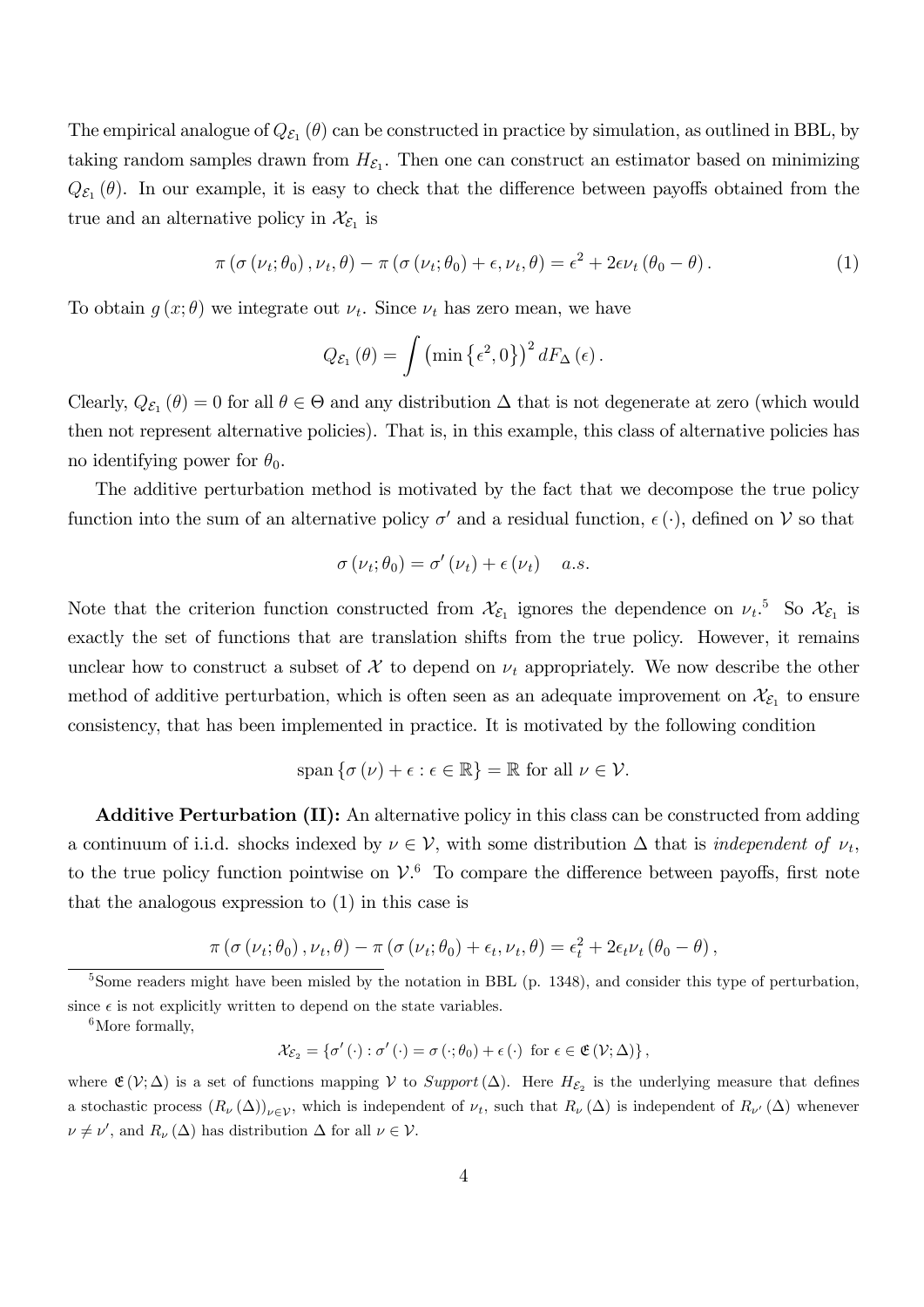where  $\epsilon_t$  has distribution  $\Delta$  and is independent of  $\nu_t$ . In expectation, which is often obtained by simulation, for a generic  $x \in \mathcal{X}_{\mathcal{E}_2}$  we have

$$
g(x; \theta) = \mathbb{E} \left[ \epsilon_t^2 \right] + 2 \mathbb{E} \left[ \epsilon_t \nu_t \right] \left( \theta_0 - \theta \right).
$$

Assume that the second moment of  $\epsilon_t$  exist. Since  $\epsilon_t$  and  $\nu_t$  are independent and  $\nu_t$  has zero mean, once again we have  $g(x; \theta) \ge 0$  for all  $\theta \in \Theta$ . So this class of alternative policies cannot be used to consistently estimate  $\theta_0$ ; notice that  $g(x;\theta)$  takes the same value,  $\mathbb{E}\epsilon_t^2$ , for every x in  $\mathcal{X}_{\mathcal{E}_2}$ .

Multiplicative Scale: We consider another natural class of policies, based on a multiplicative scale of the true policy, which has also been used in practice.<sup>7</sup> Formally, for some user-chosen distribution  $\Delta$ , define

$$
\mathcal{X}_{\mathcal{E}_3} = \left\{ \sigma'(\cdot) : \sigma'(\cdot) = \epsilon \sigma(\cdot; \theta_0) \text{ for } \epsilon \in \text{Support}(\Delta) \right\}.
$$

The measure  $H_{\mathcal{E}_3}$  then denotes the measure that generates the random variable  $\epsilon$  from  $\Delta$ , *independent* of  $\nu_t$ . To be more specific, suppose that  $\Delta$  is the uniform distribution on a unit interval, the nonnegative support is chosen to ensure that the alternative policies are also monotone on  $\mathcal V$ . For each  $\theta \in \Theta$ , the difference between payoffs from the true and an alternative x in  $\mathcal{X}_{\mathcal{E}_3}$  are

$$
\pi\left(\sigma\left(\nu_t;\theta_0\right),\nu_t,\theta\right)-\pi\left(\epsilon\sigma\left(\nu_t;\theta_0\right),\nu_t,\theta\right) = -\theta_0\left(1-\epsilon\right)\left(\left(1+\epsilon\right)\theta_0-2\theta\right)\nu_t^2,
$$
\n
$$
g\left(x;\theta\right) = -\theta_0\left(1-\epsilon\right)\left(\left(1+\epsilon\right)\theta_0-2\theta\right)\mathbb{E}_{\nu}\left[\nu_t^2\right].
$$

Assuming  $\mathbb{E}_{\nu}[\nu_t^2] < \infty$ , from examining  $g(x; \theta)$  we see that if  $\theta \ge \theta_0$ , then it follows that  $g(x; \theta) \ge 0$ . So any  $\theta \in [\theta_0, \infty)$  will imply that  $Q_{\mathcal{E}_2}(\theta) = 0$ . On the other hand it is easy to show that any  $\theta \in (0, \theta_0)$  will imply  $Q_{\mathcal{E}_2}(\theta) > 0$ . The criterion function based on this class of alternative policies can at best consistently estimate the set  $\Theta \setminus (0, \theta_0)$ . We now show that the class of multiplicative scale can lead to criterion functions that has a unique minimizer at  $\theta_0$  when  $\Delta$  has larger support.

Without any exclusions, X is the set of measurable functions  $\sigma \in \Sigma$ . For a generic  $x \in \mathcal{X}$ , it follows from simple algebra that

$$
g(x; \theta) = -(\theta - \theta_0)^2 \mathbb{E}_{\nu} \left[ \nu_t^2 \right] + \mathbb{E}_{\nu} \left[ (\theta \nu_t - \sigma (\nu_t))^2 \right] \text{ for any } \theta \in \Theta.
$$

In this case, the class of alternative policies which is a multiplicative scale from the truth can ensures that we can construct criterion functions with a unique minimizer at  $\theta_0$  so long as the support of  $\epsilon$ is sufficiently large. To see this, note that we require  $g(x; \theta) < 0$  to hold with positive measure (on some  $\mathcal{X}_{\mathcal{E}}$  whenever  $\theta \neq \theta_0$ ; this inequality is equivalent to

$$
\mathbb{E}_{\nu}\left[\left(\theta\nu_t-\sigma\left(\nu_t\right)\right)^2\right] < \mathbb{E}_{\nu}\left[\nu_t^2\right]\left(\theta-\theta_0\right)^2.
$$

 $7$ Jeziorski (2009) applies uniformly distributed multiplicative shocks to his choice probabilities in implementing BBL's methodology.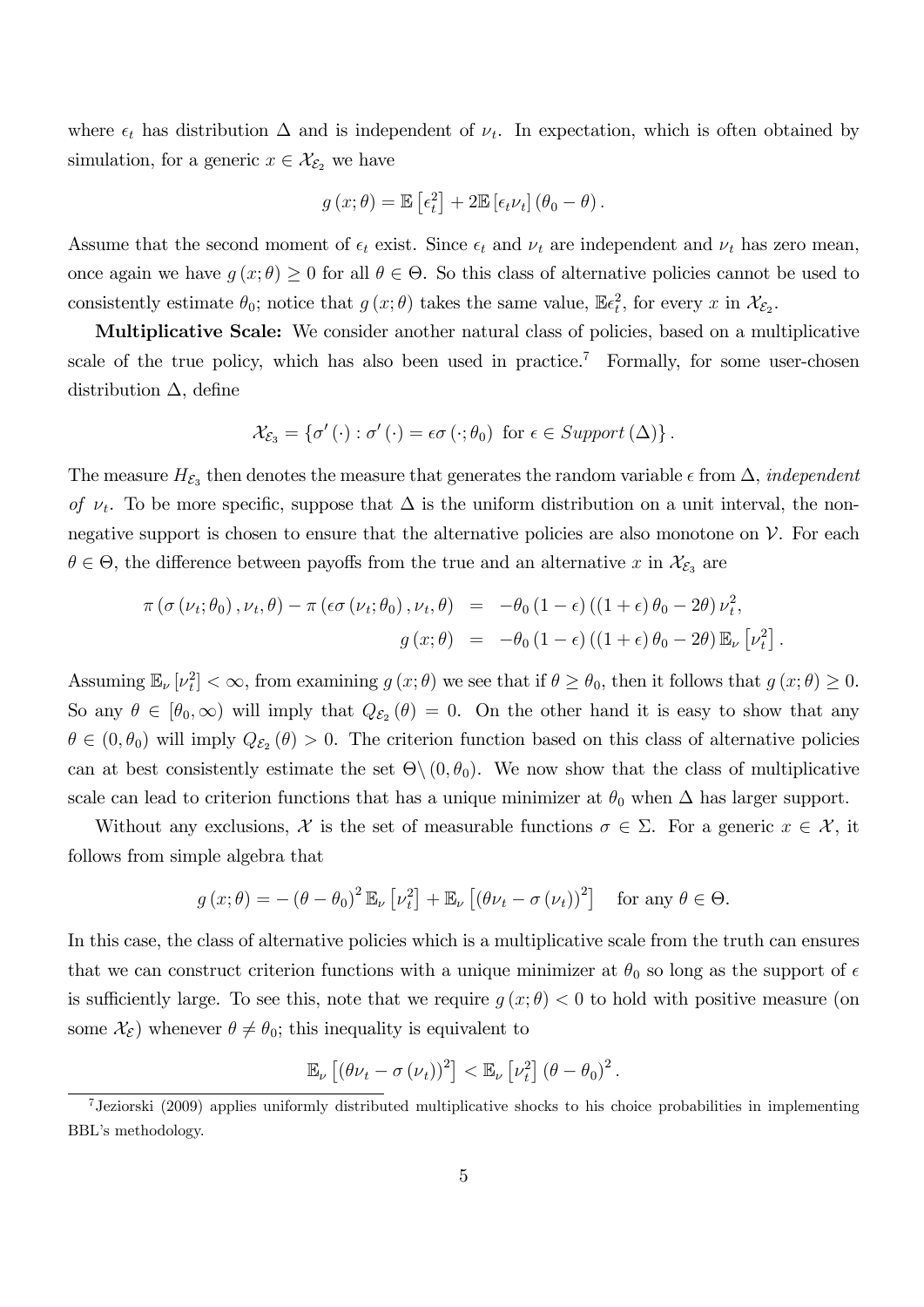For any  $\theta = \theta_0 + \delta$ , note that, by letting  $\sigma(\nu_t) = (\theta - \eta) \nu_t$ , the inequality above holds whenever  $|\eta| < |\delta|$ . This means that when  $\Theta$  is a compact subset of  $\mathbb{R}^+$  containing  $\theta_0$ , setting  $\mathcal{X}_{\mathcal{E}} = \mathcal{X}_{\mathcal{E}_3}$  and letting  $H_{\mathcal{E}}$  be any continuous distribution with full support on the positive half-line will be sufficient to ensure that  $Q_{\mathcal{E}}(\theta)$  has a well separated minimum at  $\theta_0$ .

Conclusion: We show that applications of the moment inequality approach of BBL can lead to objective functions that cannot be used to consistently estimate an identified model. The practical implication is potentially serious as there is generally no economic prior nor statistical theory to help us select the set of inequalities to ensure that the corresponding objective function has a unique minimum in the limit. Since most applications of BBL use their point estimation method, in finite sample, various optimization routines will produce point estimates that may not be informative at all. Although we have not explicitly shown analogous identification problems in a set identified model, we also expect such examples to exist.

The intuition behind our findings is related to the identification issue studied in Domínguez and Lobato (2004). They show one can lose identification in an identified conditional moment restriction model by only relying on a finite number of unconditional moment conditions. They also show how to obtain an informationally equivalent unconditional model, that can be used for consistent estimation, from conditional moment equality restrictions. Khan and Tamer (2009) applies a similar idea to preserve the informational content under the moment inequality framework. However, the inequality restrictions considered in BBL is complicated by the fact that their conditional model is indexed by the set of alternative policy functions.<sup>8</sup> As our example shows, even if we begin with an identified unconditional model, we can lose identification by only considering a subset of all alternative policies. The issue of how we can generally preserve the information implied by the set of alternative policies remains an open problem.

However, it is clear that this identification problem can be alleviated by integrating over larger classes of policies. It is important to note that considering more alternative policies in the same class may not be informative. It is more crucial to consider *broader classes of policies*. We show that, even when the class of alternative policy functions spans A pointwise on  $\mathcal{V}$ , it does not necessarily grow dense in the set of all alternative policies. We illustrate this point with the most widely used method to construct alternatives, by adding *random noise* to the policy, where we exploit the fact that these alternatives do not use any information on the state variable. The intuition behind this is that the spanning property only implies we cover the same range as the set of all alternative policies. However, this is not sufficient, as the set of alternative policies are not determined by their range, but by how the state variable is transformed into an action. Randomly perturbing the true policy at

 $8$ Unlike  $\mathbb{R}^n$ , a set of functions has no obvious ordering property so we cannot simply extend the techniques used in Domínguez and Lobato (2004) and Khan and Tamer (2009).